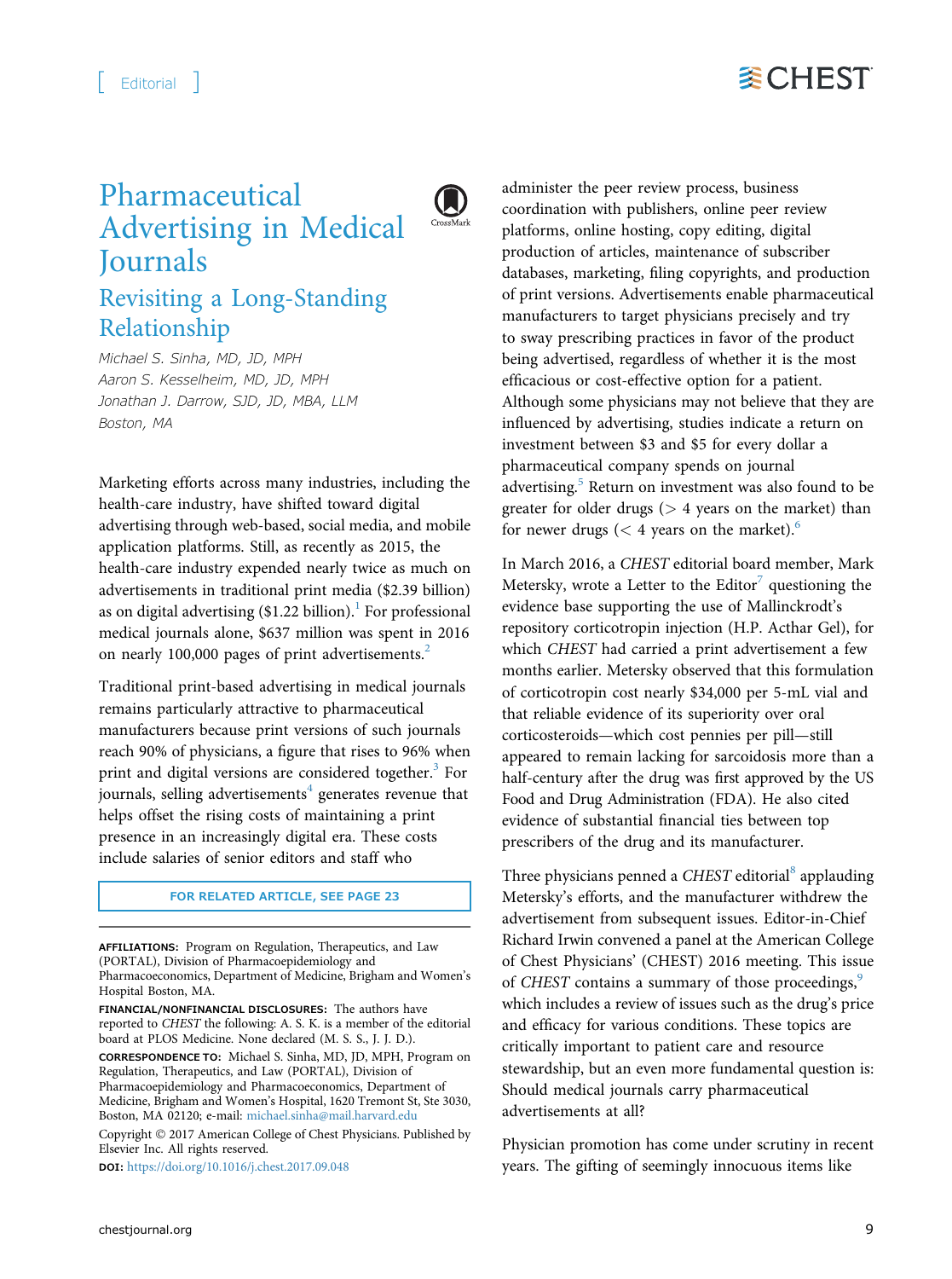<span id="page-1-0"></span>pens and mugs, which once flooded physician offices, is now viewed with skepticism.<sup>[10](#page-2-0)</sup> The industry has voluntarily agreed to limit free physician meals, although these remain common if incident to presentations that "provide scientific or educational value."<sup>[11](#page-2-0)</sup> Yet many physicians continue to hold a relatively forgiving view of medical journal advertisements, despite their limited educational value<sup>[10](#page-2-0)</sup> and provenance from a source with obvious commercial interests.

In the case of corticotropin, Mallinckrodt had real financial incentives to advertise in CHEST and seek to influence physician prescribing: At an average cost of \$6,400 per one-page medical journal advertisement, even a single additional prescription would return Mallinckrodt's investment several times over. A recent study found that from 2011 to 2015, Medicare spent \$1.3 billion on repository corticotropin injection, including  $>$  \$162,000 in 2015 for each beneficiary who received the drug, and that a majority of frequent prescribers (> 10 claims; 84%) specialized in rheumatology, neurology, or nephrology. $12$  The advertisement in CHEST may thus have been an attempt to broaden its prescribing base to pulmonary and critical care physicians.

Medical journals of all specialties have been found at various times to carry advertisements that may be based, like those of repository corticotropin injection, on scant evidence or fail to provide sufficient weight to countervailing information about the use of the drug. To address concerns over such advertisements, the International Committee of Medical Journal Editors already recommends that editors "have full and final authority for approving print and online advertisements."<sup>[13](#page-2-0)</sup> This solution, however, places considerable power and authority into the hands of a single editor or group of editors, which may at times complicate the checks and balances necessary for running a business enterprise and may prove difficult to implement.

Some journals such as PLoS Medicine, concerned over editorial independence and potential blurring of lines between science and marketing, $5$  eschew advertisements from manufacturers. Of course, their open access business model can rely on considerable financial startup support from foundations and the charging of author fees, which have increased recently to stay abreast of rising publication expenses. $^{14}$  A journal with no advertising could help to ensure that journals do not unwittingly serve as platforms for conveying misleading

information about drugs. At the same time, elimination of advertisements could disrupt established financial models on which journals rely. An alternative approach, recommended by some, would be to limit advertising to products or services appealing to physicians that hold little risk of misleading or otherwise inappropriately influencing physician prescribing practices.<sup>[5](#page-2-0)</sup> Unfortunately, most medical journals have more limited circulation than popular press magazines, and so may have less appeal for these types of advertisers.

Journals must hold themselves to high standards when deciding whether to sell advertisements to pharmaceutical manufacturers and, if any are to be sold, what written policies, criteria, or requirements should be applied. To avoid future incidents such as the one that launched the current discussions hosted by CHEST, editors could conduct periodic reviews to ensure advertising content does not mislead, or submit advertising for prereview by non-profit organizations or academic centers. Relying on the FDA to review advertising content is insufficient because the FDA lacks the resources to cover the advertising landscape and is not required to preapprove advertisements prior to dissemination. $14$  One study of 83 advertisements in medical journals found that nearly half did not comply with one or more requirements within the FDA Prescription Drug Advertising Guidelines.<sup>15,16</sup>

Journal editors face ongoing challenges in balancing a number of different roles and may be separated from the business side of the journal. Nevertheless, they must recognize the importance of also systematically monitoring the content of journal advertisements. Ultimately, each medical journal must set and regularly review its policies, revising them when necessary. In the instance of the corticotropin advertisement in CHEST, the vigilance of the editor along with CHEST's written advertising policies led to identification of the advertisement as misleading and its removal from the journal. Journals that do not have the capacity for such corrective conduct will be increasingly called upon by the public and responsible readers to address these shortcomings and re-examine their business models of carrying pharmaceutical advertisements, whether online or in print.

## References

- 1. [Liesse J. Healthcare marketing.](http://refhub.elsevier.com/S0012-3692(17)32898-2/sref1) Advertising Age. 2016;17:5-18.
- 2. Healthcare Client Services. Professional health print ad spend through December 2016. Kantar Media. 2017. [http://www.kantarmedia.com/](http://www.kantarmedia.com/us/thinking-and-resources/blog/professional-health-print-ad-spend-through-dec-2016) [us/thinking-and-resources/blog/professional-health-print-ad-spend](http://www.kantarmedia.com/us/thinking-and-resources/blog/professional-health-print-ad-spend-through-dec-2016)[through-dec-2016](http://www.kantarmedia.com/us/thinking-and-resources/blog/professional-health-print-ad-spend-through-dec-2016). Accessed November 8, 2017.